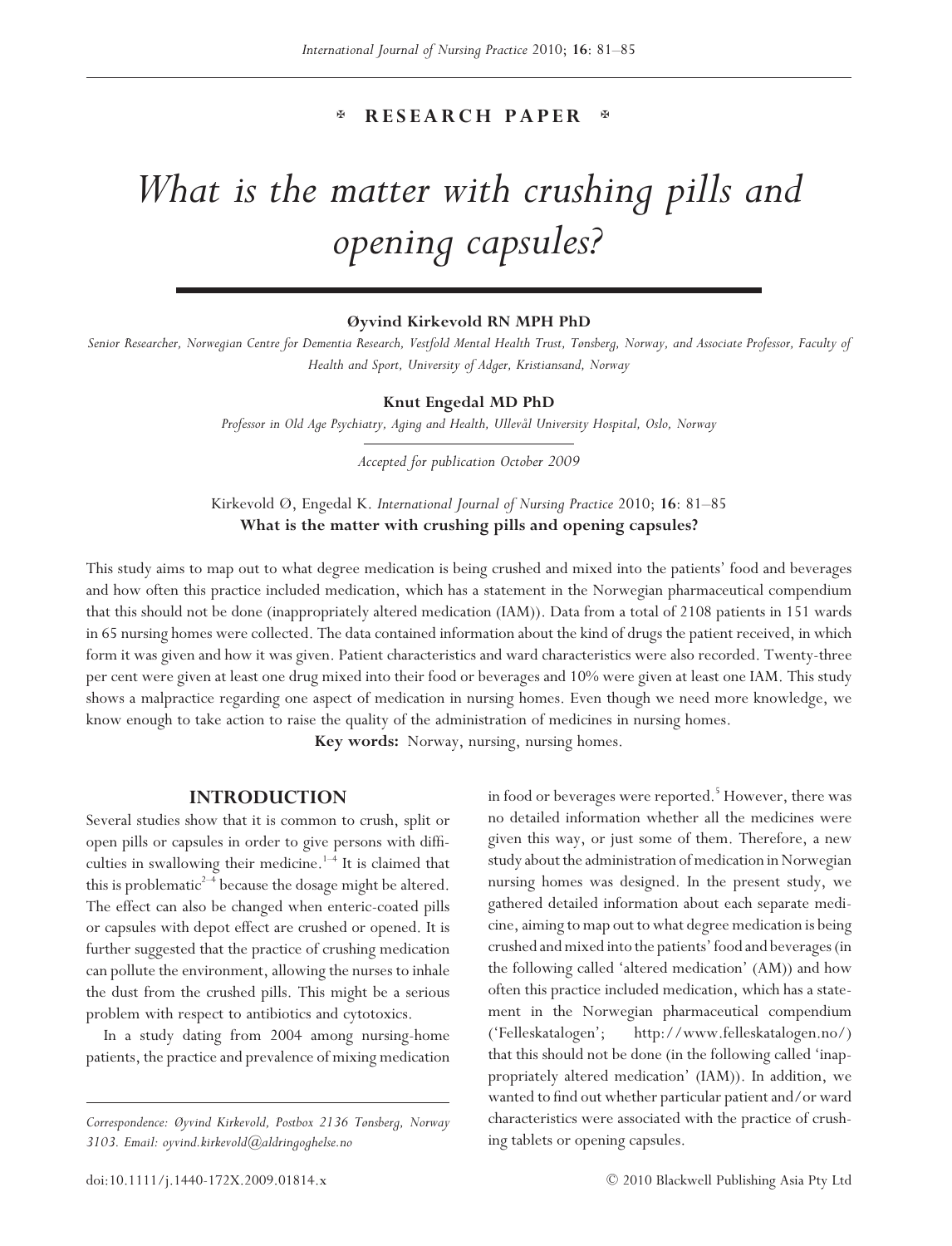# **METHODS**

(The data and methods have been described in greater detail elsewhere.<sup>6</sup>)

Nursing-home care in Norway is provided by the municipalities. The nursing-home wards can broadly be classified into regular units (RUs) and special care units for persons with dementia (SCUs). Some nursing homes have, in addition, respite and rehabilitation wards. RUs are hospital-like wards with  $\approx 20$  beds. SCUs usually have 6–12 beds and aim to provide homely surroundings where the focus is on the activities of daily living (ADL).

## **The study population**

All the nursing homes in the South-East Health Region in Norway were eligible for the study, and 103 in small and large municipalities in rural and urban areas were asked to participate. Seventeen declined to participate and 21 nursing homes could not make practical arrangements for data collection within the time frame of the study. Thus, a total of 2108 patients in 151 wards (674 in SCUs and 1434 in RUs) in 65 nursing homes participated. Patients who had been in the ward < 2 weeks were excluded from the study. This accounted for 162 patients. A further three patients (or the patients' next of kin) were not willing to participate. Thus, we collected data from 1943 patients (623 (32%) in SCUs and 1320 (68%) in RUs) in the period from October 2006 to February 2007. In Norway,  $\approx 20\%$  of the beds in nursing homes are in  $SCUs$ ;<sup>7</sup> thus, the number of patients in  $SCUs$  is oversampled in the present study.

# **Data collection**

#### *Registration of medications*

Registered nurses in each ward received oral and written instructions and were trained how to fill in the registration of medications. These nurses were responsible for filling in the registration form for each of the patients in their wards, with the assistance of the nurses who knew the patients best.

The registration form contained information about what kind of drugs the patient received on a daily basis (all the drugs registered in the Anatomical Therapeutic Chemical classification system (ATC code) were eligible for registration), in what form the drug was given (pill, injection, suppositories, etc.), and how it was given (AM or in their ordinary form). Information on each and every medication that the patients received during the 7 days preceding the date of registration was collected and recorded in this way. To find out which medication should not be crushed or opened, the Internet version of the Norwegian pharmaceutical compendium was used. There were orders or recommendations that 68 drugs should not be crushed or opened according to this compendium. For medications with more than one brand name or one version but with the same ATC code, we checked in the compendium whether all versions or brand names carried the same restrictions regarding crushing/splitting and checked which versions or brand names the patient used. If such information was lacking, it was assumed that the patients used the version with no restriction regarding crushing or splitting.

#### *Patient characteristics*

The patients' sex and age, and his/her level of functioning in the ADL, mental capacity and behavioural and psychological symptoms were collected and recorded.

Activity of daily living was classified by the Self Maintenance Scale<sup>8</sup> with a score ranging from 6 to 30; a higher score indicates worse functioning. The ADL scores were fairly normally distributed and thus could be used as a continuous variable.

Mental capacity was rated by means of the Clinical Dementia Rating Scale (CDR), ranging on a scale of 0–3 and scored from an interview with the nurse (0 indicates no dementia and 3 indicates severe dementia).<sup>9</sup> About 41% of the patients had a CDR score equal to 3. CDR was dichotomized with the cut-off point between 2 and 3.

Behavioural and psychological symptoms were rated by means of the Neuropsychiatric Inventory (NPI).<sup>10</sup> The NPI consists of 12 items. Each item scores on a scale from 0 (no symptoms) to 12 (severe symptoms). A higher score indicates more severe symptoms. A factor analysis of the NPI was performed using principal component analysis. The factor analysis suggested that six of the items loaded into one component. The six items were: delusions (0.697), hallucinations (0.555), agitation/aggression (0.767), disinhibition (0.706), irritability (0.764) and aberrant motor behaviour (0.556). This component was treated as one item called 'agitated behaviour', with a score equal to the mean score of the six items in the component. The different items of the NPI scale were not normally distributed. It is suggested that a score  $\geq 4$ indicates a clinically significant symptom<sup>10</sup> and this value was used as the cut-off point.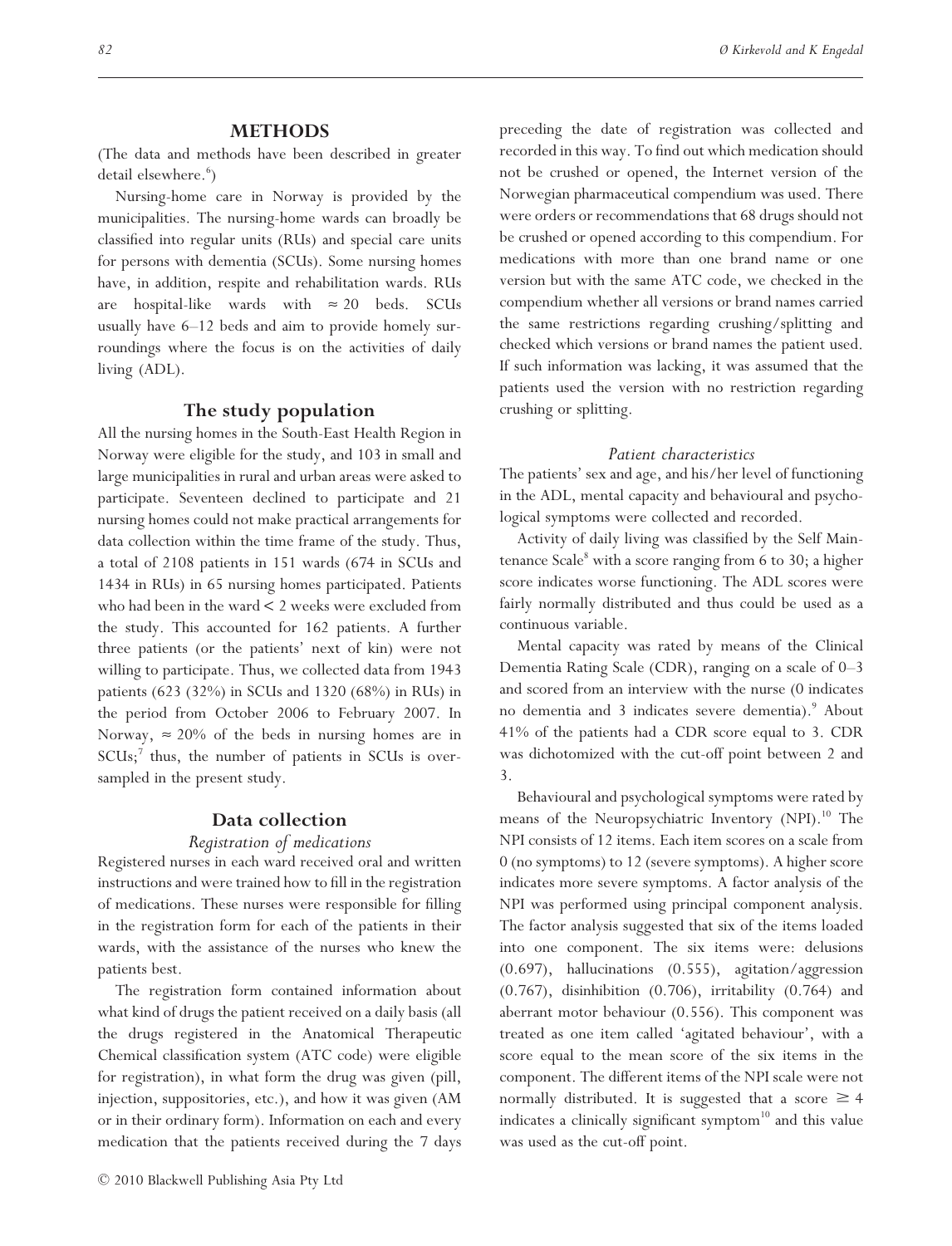#### *Ward characteristics*

Ward characteristics were recorded, such as type of ward (SCU or RU), number of beds in the ward and the number of carers on each shift.

# **Statistics**

The main findings are presented with descriptive statistics generated with the use of spss v. 16.0 (SPSS Inc., Chicago, IL, USA). In addition, the associations between the practice of splitting/crushing/opening medications and patients' characteristics and ward characteristics are analysed with logistic regression. Two logistic regression analyses were performed. In the first all the patients were included and AM (1) vs. no AM (0) was used as the dependent variable, whereas in the second analyses only patients with AM  $(n = 453)$  were included. The dependent variable in this analysis was IAM (1) vs. no IAM (0). As our data have a two-level structure (ward characteristics and patient characteristics), the logistic regression analysis was performed with a multilevel model, $11$  using the software package MLwiN v2.10 (Centre for Multilevel Modelling, Bristol, UK).

## **Ethical considerations**

All the patients and their next of kin were given written information about the study. Information about the patient was identified only by year of birth and gender, and can thus be considered as given anonymously. The study was approved by the Norwegian Social Science Data Services (on behalf of the Norwegian Data Inspectorate), by the Regional Committee for Medical Research Ethics and by the Directorate for Health and Social Affairs.

#### **RESULTS**

Out of 1943 patients, 18 did not receive any medication, 453 (23.3%) were given at least one drug mixed into their food or beverages and 215 of these 453 did not know that the medication was mixed into their foodstuff (covert medication). The practice of covert medication is discussed in detail elsewhere.<sup>6</sup> The mean number of daily medicines with different ATC codes was 6.5 (SD 3.2), and the patients who had at least one AM received fewer medicines on average per day than the other patients (6.0 (SD 2.7) vs. 6.7 (SD 3.3); *P* < 0.001 (Student's *t*-test)).

Ten per cent of the patients (197 patients) were given at least one IAM. This included 23 of the 68 medications that should not be crushed or opened. Most of the patients (*n* = 124) had only one medicine in this category mixed **Table 1** Number of patients receiving inappropriately altered medication by number of drugs given this way

| Number of drugs | Number of patients |
|-----------------|--------------------|
|                 | $\mathfrak{D}$     |
| 3               | 11                 |
| 2               | 60                 |
|                 | 124                |
| At least one    | 197                |

into their food or beverages, and 73 patients had more than one IAM (see Table 1).

Of the IAM, the most frequent was enteric-coated acetylsalicylic acid (Table 2), which is usually prescribed as an agent to prevent blood clotting. Next common was an enteric-coated laxative (Bisacodyl), followed next by the antidepressive agent mianserin.

To examine how the patient and ward characteristics were associated with AM and IAM, two multivariate logistic regression analyses were performed. The first showed that severe dementia (adjusted odds ratio 2.3;  $P = 0.003$ ) and low function in ADL (adjusted odds ratio 1.2; *P* < 0.001) were associated with AM. None of the ward characteristics was associated with this practice. In the second analysis, the practice of IAM was analysed. No association between the patients' level of function or ward characteristics and the practice of IAM was found.

# **DISCUSSION**

This study shows that the practice of crushing pills or opening capsules and blending them into the patients' food or beverages is common in Norwegian nursing homes (23.3%). This result is similar to findings in studies from other countries<sup>1-4</sup> and was not a surprise. It was more astounding that  $> 10\%$  of the patients were given crushed or opened medication in cases where the Norwegian pharmaceutical compendium warned against such a practice. Of these medicines, the most frequently given this way was enteric-coated acetylsalicylic acid (Albyl-E) in a low dosage. This is probably no big issue regarding the effect of the medication, but acetylsalicylic acid is delivered in several different versions from powder or pills to a mixture in water or suppositories and, thus, it should be easy to find a version that can be administered to patients with difficulties in swallowing that would be less harmful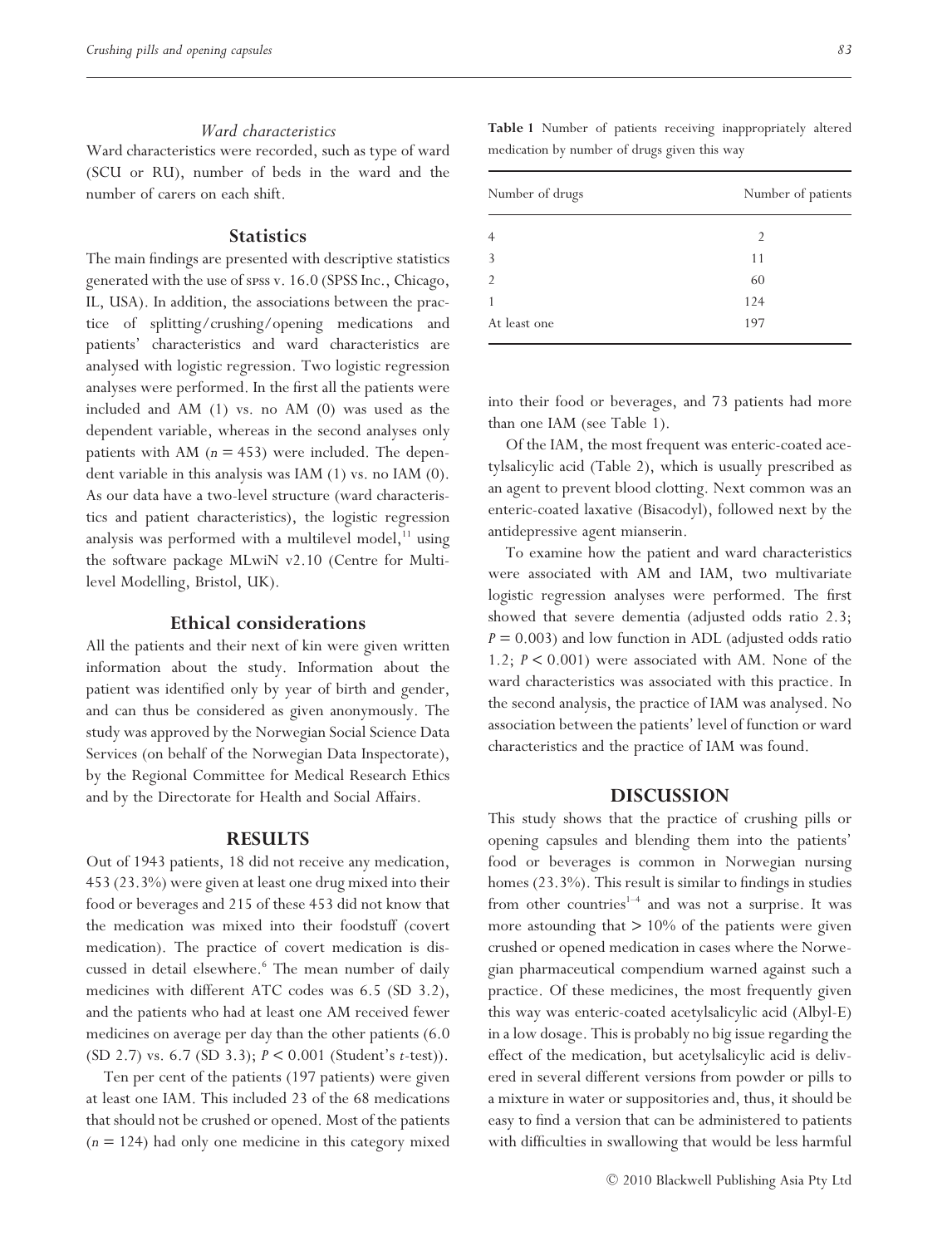| ATC code (generic name)                        | Number of<br>patients |
|------------------------------------------------|-----------------------|
| A06AB02 (Bisacodyl)                            | 46                    |
| A07EC01 (Sulfasalazin)                         | 1                     |
| A09AA02 (Multienzymes)                         | 1                     |
| A12BA01 (Kaliumklorid)                         | 5                     |
| B01AC06 (acetylsalicylic acid)                 | 102                   |
| B01AC30 (Combinations)                         | 1                     |
| B03AA07 (Ferrous sulfate)                      | 20                    |
| C01DA14 (Isosorbine mononitrate)               | 20                    |
| [01MA02 (Ciprofloxacin)                        | $\mathfrak{D}$        |
| M01AB01 (Indometacin)                          | 1                     |
| M01AB05 (Diclofenac)                           | 3                     |
| M01AB55 (Diclofenac, combinations)             | $\overline{2}$        |
| M01AC06 (Meloxicam)                            | $\overline{2}$        |
| M05BA04 (Alendronic acid)                      | 5                     |
| M05BA07 (Risedronic acid)                      | 1                     |
| N02AX02 (Tramadol)                             | 11                    |
| N03AX14 (Levetiracetam)                        | 1                     |
| N04BA02 (Levodopa and decarboxylase inhibitor) | 3                     |
| N06AB03 (Fluxetine)                            | 1                     |
| N06AB05 (Paroxetine)                           | 4                     |
| N06AX03 (Mianserin)                            | 43                    |
| N06AX16 (Venlafaxine)                          | 5                     |
| N06DA04 (Galantamine)                          | 3                     |

**Table 2** Number of patients who receive in food or beverages medicine that should not be crushed or opened (inappropriately altered medication), by type of medicine

ATC, the Anatomical Therapeutic Chemical classification system.

for the ventricle than a crushed Albyl-E. The same is true for the second medication most frequently crushed into the patients' food, an enteric-coated laxative (Toilax). It should be easy to find an alternative laxative. For nearly all the medications for which it is stated in the Norwegian pharmaceutical compendium that the medication should not be crushed or opened (see Table 2), there are alternative versions with other forms of administration. We suggest that this practice, and especially the examples with Albyl-E and Toilax, indicates either a lack of basic knowledge in how to administer the medication, severe flaws in the routines or ignorance, or a combination of all three. In a recently published Norwegian study, where

nurses in 19 nursing homes were asked about the administration of medicine in their institutions, it was concluded that crushing pills has become a routine where nurses often omit to judge and evaluate their own routines regarding the administration of medicines.<sup>12</sup> This study indicates the same.

As the main reason for crushing medicine and blending it in the patients' foodstuff is a problem with swallowing,<sup>5,6</sup> it was expected that severe dementia and low function in ADL would be associated with this practice. The finding that patients who got IAM do not differ from the rest of the patients who got AM indicates that it is arbitrary which medicines are split/crushed/opened. It depends on what kind of medicines are prescribed and the patients' ability to swallow.

The risk of changing the dosage or pollution from other medications crushed in the same mortar, or pollution of the environment, mentioned in the introduction, are not problems that only occur for the medicine that should not be crushed, but for most of the medications that are crushed. Studies show that even for medications where no restriction on crushing exists, the practice of crushing the pills and blending them in the food might influence the effect of the pill. For instance, furosemide might bind to the food and decrease its absorption.<sup>13</sup> In the pharmacological compendium, it is stated that furosemide tablets might be split, but there is no information about crushing. Thus, it matters how medication is administrated to the patients, even for some drugs that have no clear restriction regarding this in the pharmaceutical compendium.

Even though the medication of the patients is the responsibility of the physician, the routines for administration are mainly handled by nurses. The results of this study show that the administration of medicine presents a challenge to the nursing profession.

# **Limitation of the study**

The study has some limitations that should be taken into account. First, the data were mainly collected by the nurses who also administered the medicines. This could have led to underestimation of the malpractice seen. Second, drugs prescribed to be given 'as required' are not included. Third, the Norwegian pharmaceutical compendium was checked manually by reading the 'dosage' section for each medicine. There was no standard way of giving recommendations regarding the administration of the medicine; thus, some of the statements might have been missed.